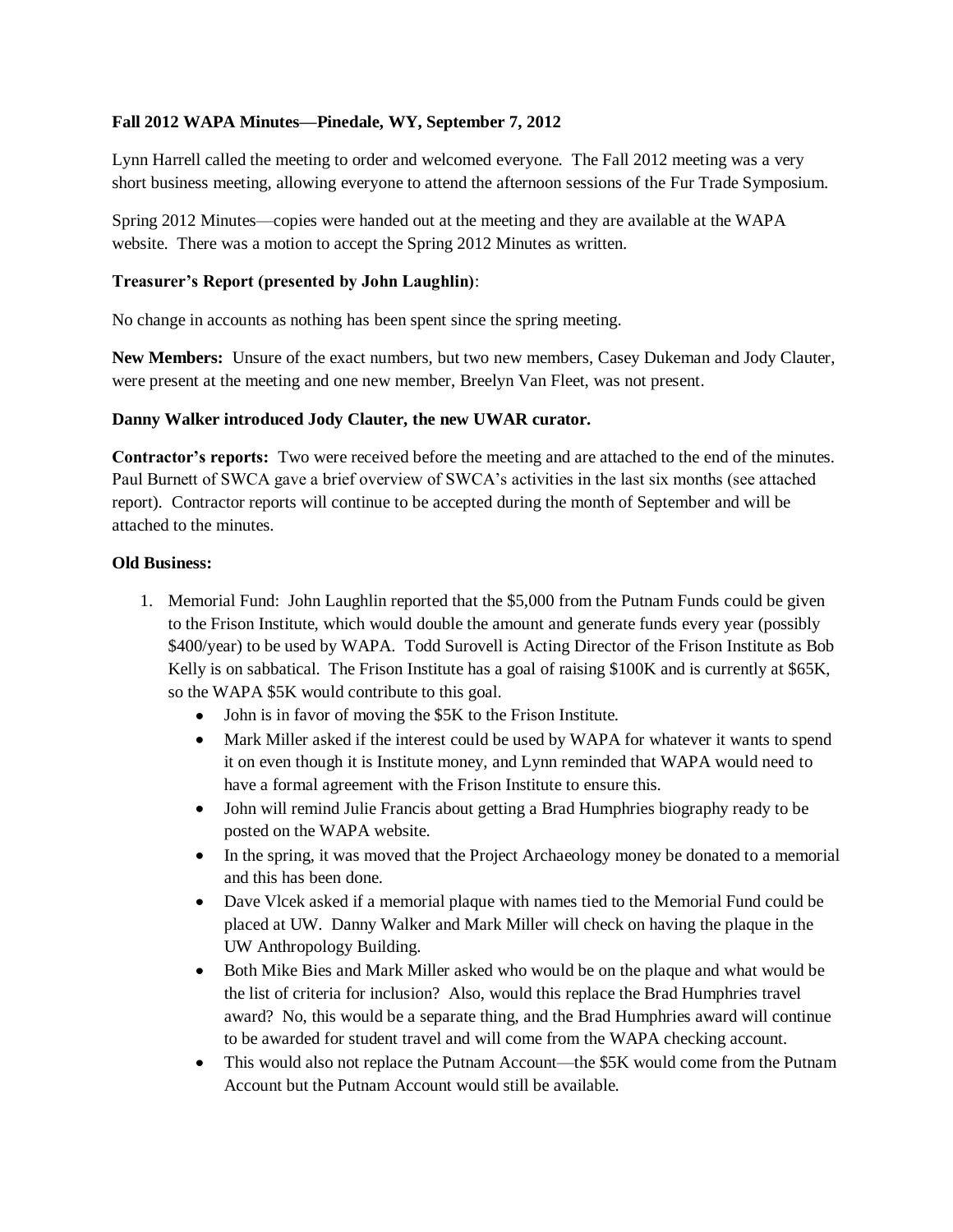- Mark Miller suggested that the new memorial money be used for something other than student travel as the Brad Humphries award covers that.
- There was discussion about a student paper award.
- Richard Currit suggested the money should be more flexible and could be used for a  $\bullet$ variety of things such as sending students to the Plains Conference or SAAs, research for a C14 date or other student proposal, and the WAPA membership votes on the student proposals.
- Casey Dukeman spoke about the Alice Hamilton scholarship in Colorado which is a small amount of money available for students.
- Mark Miller suggested that the awards be specific for Wyoming archaeology.  $\bullet$
- Jody Clauter suggested that instead of a money award the student paper award could be a  $\bullet$ book.
- Sam Drucker suggested ballots with the dues, and Richard Currit suggested it be open to discussion at the spring meeting.
- A Committee composed of Mark Miller and Dave Vlcek will report at the Spring 2013 meeting and bring to a vote the following:
	- a. Who is eligible for nomination to be on the plaque?
	- b. How the funds will be used.
- 2. Ceramic Studies, John Laughlin:
	- A section on ceramics will be added to the WAPA website very soon. John has it built and it is nearly ready to go and received help from Mark Miller, Danny Walker, and especially Michael Page.
	- Judy Wolf has an undergraduate student, Jennifer Black, working on a ceramics handbook that will be printed and suitable for the field.
	- Sam Drucker reported that Bill Current will report soon on the Raven Nest Site where four different types of ceramics were discovered.
	- $\bullet$ Several members asked if a draft of Jennifer Black's handbook would be available for comment, and the answer is yes, Judy is planning on sending out a draft for comment before the final is published.
	- Look for a status report at the Spring 2013 meeting on the progress of the ceramics website and handbook

# **New Business:**

- 1. Spring 2013 meeting will be in Laramie along with the WAS conference at the Hilton Garden Inn, April 26 through 28, 2013. David Whitley will be the Banquet Speaker.
	- Nick Freeland and Judy Wolf should be contacted to make arrangements for the Spring WAPA meeting. Mark Miller will speak to them.
- 2. Discussion topic at Spring meeting:
	- $\bullet$ Mike Bies suggested blades, blade cores, and production. Mike will pull together references. John will speak to Todd Surovell about leading the discussion and Casey Dukeman will add references and work on a PowerPoint.
- 3. Field Trip for Spring Meeting
	- Check with Judy Wolf if WAS is planning on a field trip.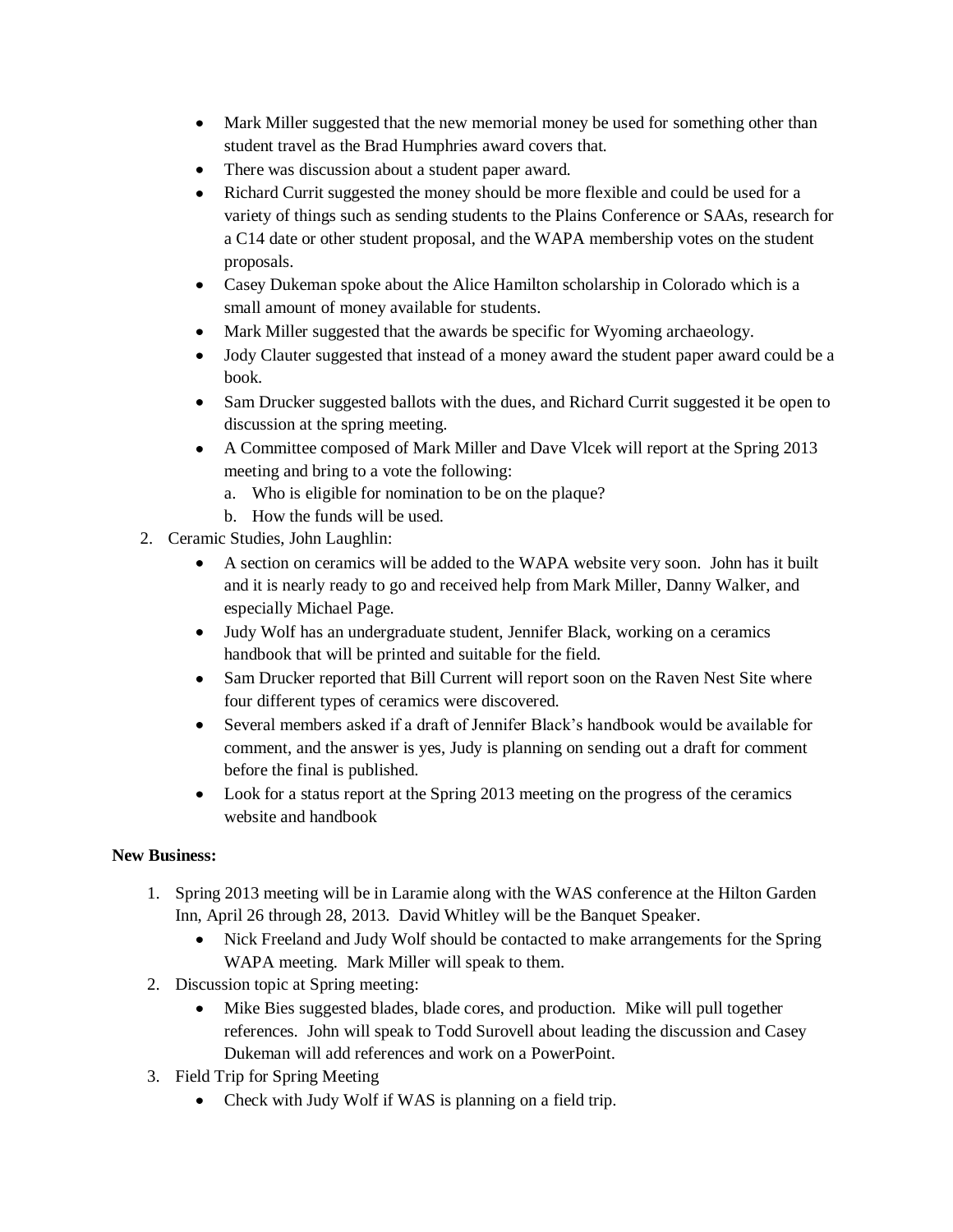- $\bullet$ Should be on Sunday so that WAS papers aren't missed on Saturday.
- 4. Nominations for new officers: President—Mike Bies, Vice President—Michael Page, Treasurer—John Laughlin, Secretary—Ardy Hahn, Member-at-large—Kierson Crume, Member-at-large—Paul Burnett, ex-officio President—Lynn Harrell
	- $\bullet$ There were no nominations from the floor.
	- Danny had 16 ballots from members not present, all in favor of the nominations made.
	- Members present voted and accepted the nominations as presented.  $\bullet$
	- Lynn Harrell turned the meeting over to new president, Mike Bies.
- 5. Lynn Harrell suggested that the Fall 2013 meeting be held in Worland, and Mike Bies will look into this.
- 6. Sam Drucker told the membership about 3D photography at Holden Hill, which was a very successful BLM and WAS volunteer effort.

#### **Meeting adjourned.**

Respectfully submitted 9/13/2012, Ardy Hahn

# **Attendees**

Dave Vlcek Sam Drucker Mark Miller Paul Burnett Casey Dukeman Danny Walker Jody Clauter Mike Bies Scott McKern Richard Currit Lynn Harrell Kierson Crume Ardeth Hahn John Laughlin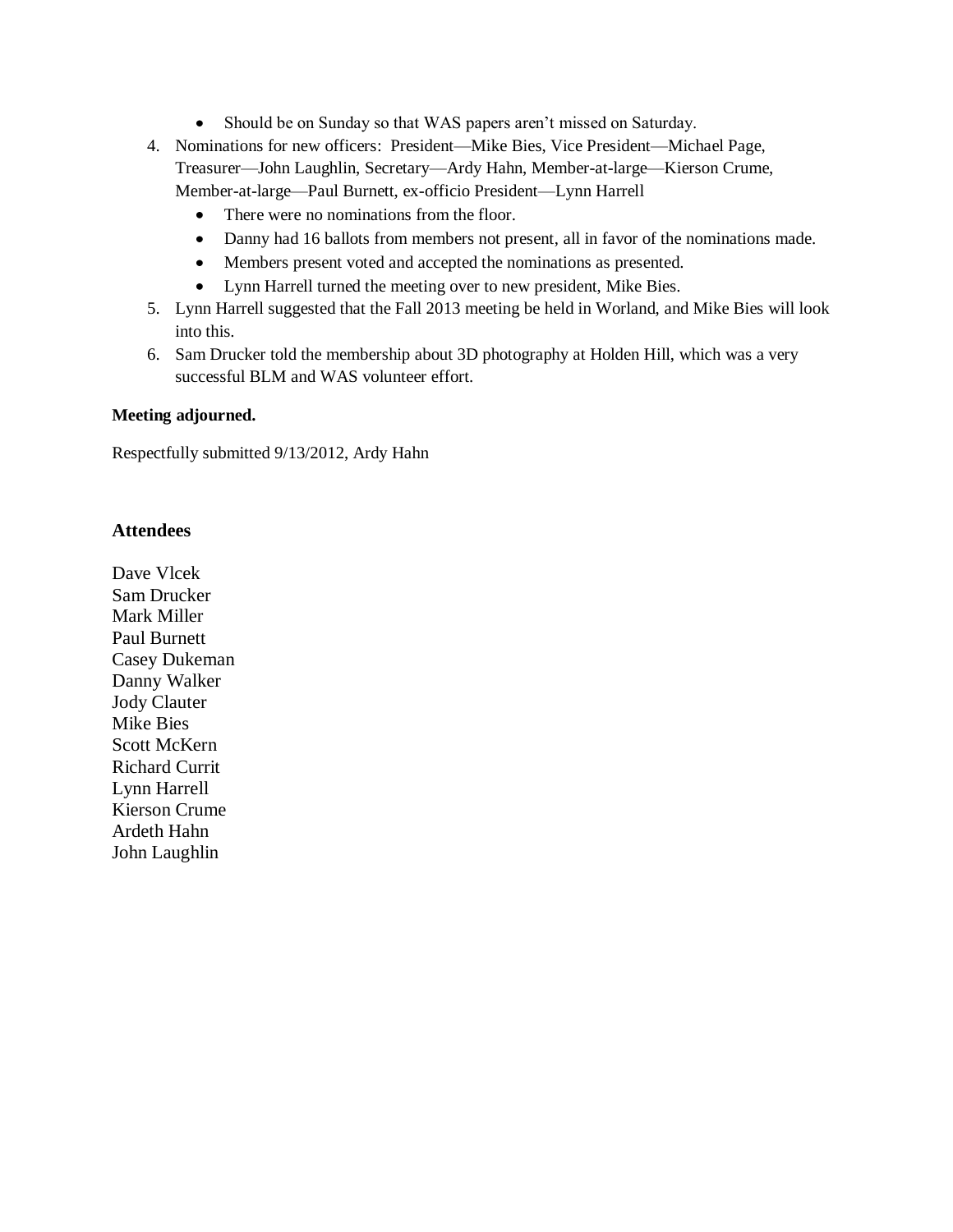#### **Contractor's Reports (submitted via email):**

#### **From Painted Bear Archaeology / Chris Arthur**

first, I would like to say thank, you, belatedly, for the get well wishes from WAPA after my motorcycle crash last spring. Your kindness and remembrance helped a lot. Sorry I can't be there to thank you all in person, but tomorrow we start the nine-day motorcycle tour through Scotland, and it is kind of a long haul to nip back for the meeting.

Painted Bear is a kind of partially formed company whose role thus far has been to conduct post-burn inventories for Alice Tratebas in BLM Newcastle Field Office. Job one was surveying 1120 acres of reseeding areas for critical sage grouse habitat restoration for the 2011Thompson Fire in the Little Cow Creek drainage; job two was looking at about 30 miles of dozer line to assess any site damage that line construction may have caused. The area is about midway between the hamlets of Bill and Lance Creek, north of the Lightning Creek drainage basin. The two inventories yielded very little cultural material: four historic cairns and a dozen or so isolates, about half of which were historic (tins, lantern parts: typical stock raising debris), and the other half prehistoric primarily flakes with a couple of biface fragments and a very nice nearly circular pale tan sandstone mano. Interestingly, the historic items seemed to be slightly more common to ridge top locations, and the prehistoric materials to midslope locations. The small sample size, and no sampling of drainage bottom localities limits conclusions, but it did seem interesting to see more apparent prehistoric interest in midslope areas. No temporally or culturally diagnostic artifacts were found.

Job three was inventorying dozer lines resulting from fires last summer in the Whoopup Canyon area, generally in the upland area around the canyon proper. Although a few isolates were found exposed on the natural ground surface, the bulk of the materials found ( a couple of 48WE33 localities, a couple of new sites and nearly a dozen flakes and a few biface- type tools as IFs were found in road/ dozerline disturbance maybe 3 to 5 cm below the surface. While this makes interpretation very difficult, especially at the inventory level, it does suggest the potential for a possible huge expansion of the archaeological landscape in the northern end of the area, and the possible establishment of additional landscape areas elsewhere.

Christopher Arthur Principal Investigator Respectfully submitted 1 September 2012 Barcelo Hinckley Island Hotel Hinckley, U.K.

Sent from my iPad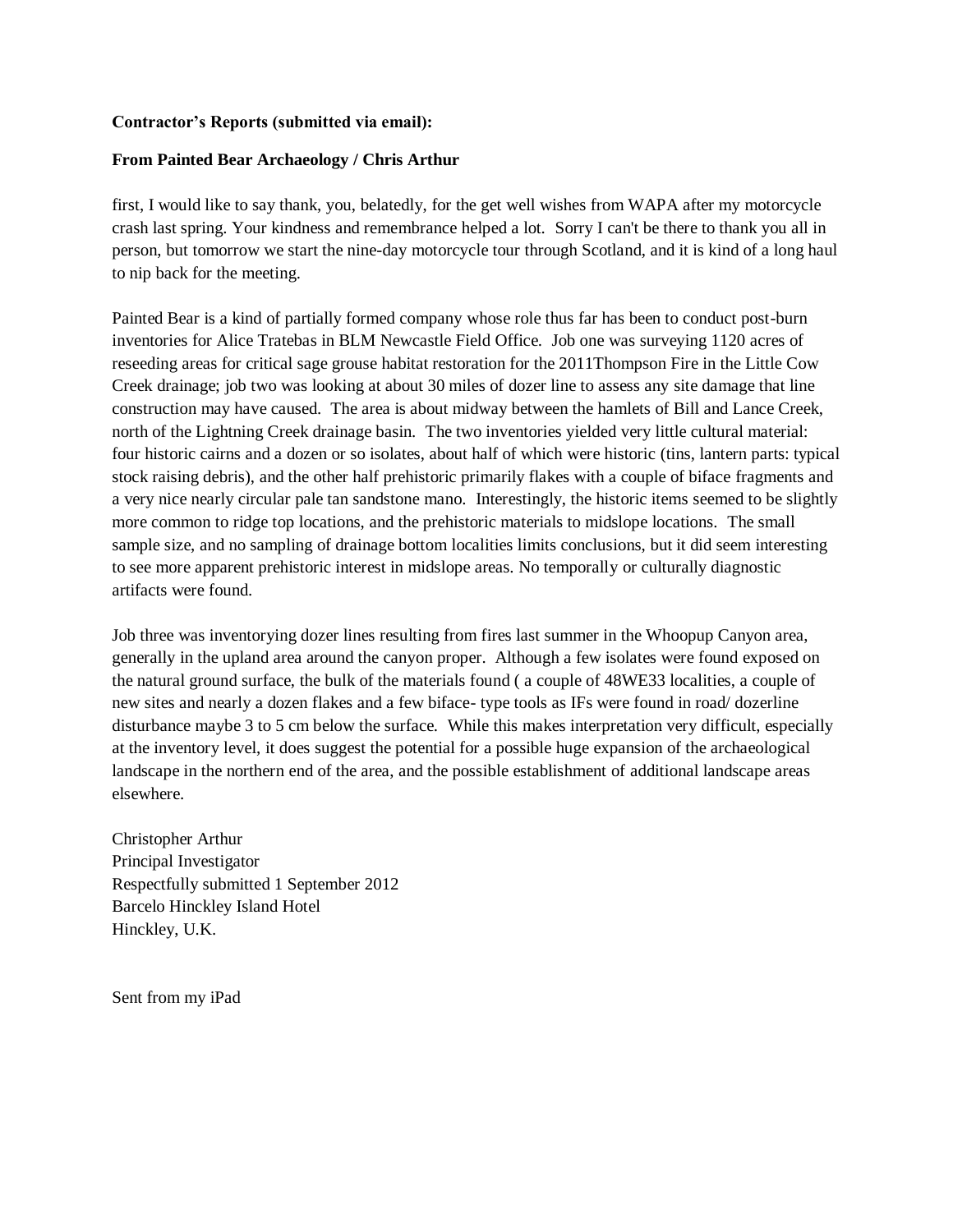#### **Contractor Update: SWCA Environmental Consultants**

SWCA has several ongoing projects in Wyoming. The larger and more notable projects include survey and monitoring for the Greencore and Riley Ridge CO<sub>2</sub> pipelines, which collectively extend across middle and northeastern Wyoming. Construction monitoring is in progress for the second year on the Greencore pipeline, and a Class III inventory is ongoing for Riley Ridge.

Pre-construction data recovery for Greencore involved two sites that were excavated in the summer of 2012. At the first (48NA4838), a sparse buried campsite with hearths, flaked stone, and butchered bone was recovered from a sand shadow in the vicinity of Arminto. This site was dated during the testing phase to  $1710 \pm 40$  RCBP. The second site was the previously excavated Carter Site (48NA1425) near Hell's Half Acre. These excavations did not reveal a continuation of the abundant ceramic assemblage recovered by TRC from their excavations in 1999, but did uncover fairly diverse remains of a campsite including hearths with associated butchered fauna. Previous dating indicates the excavated component dates to approximately 600 RCBP. The report for these excavations will be completed over the winter. Excavation will begin in late 2012 or early 2013 at two Johnson County sites identified during the 2011 construction.

SWCA has completed its work on the Rockies Express/Entrega pipeline with a research context for southern Wyoming and a digital public outreach document. Both are expected to be available online in the near future.

Continued work on the Chokecherry & Sierra Madre Wind Energy Project south of Rawlins currently involves surveys for limited facilities and haul roads.